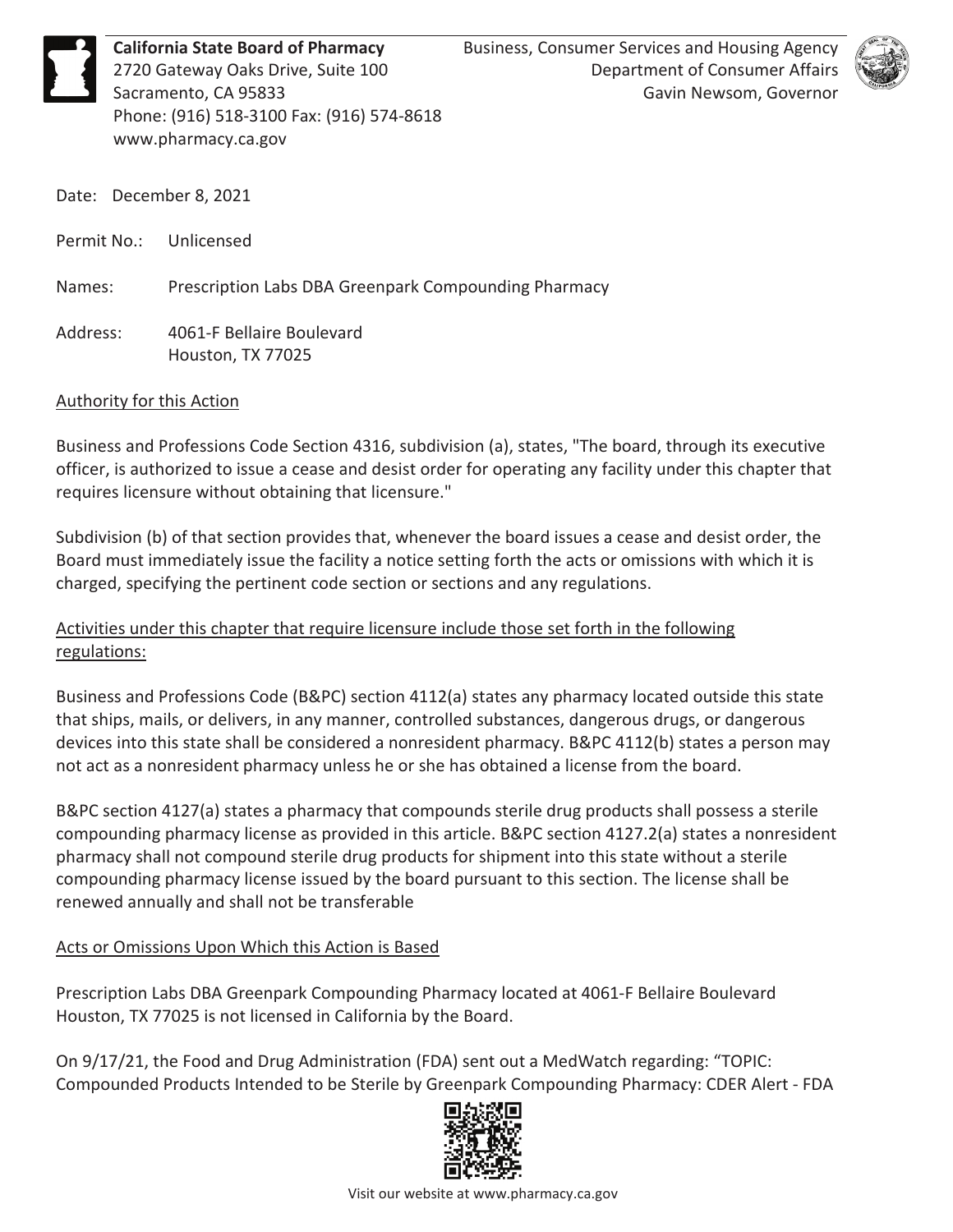Alerts Patients and Health Care Professionals Not to Use." The FDA stated "…FDA investigators recently inspected Greenpark Compounding Pharmacy's facility during July and August 2021 and observed conditions which could cause the compounded drugs to be contaminated or otherwise pose risks to patients.

have concerns should contact their health care professional." On August 18 and August 31, 2021, the compounder initiated a recall of several lots of a compounded ophthalmic drug. On September 2, 2021, FDA recommended Greenpark Compounding Pharmacy expand its recall to all unexpired compounded drugs intended to be sterile and stop sterile production until it implements adequate corrective actions. To date, the company has refused to recall all unexpired compounded drug products intended to be sterile or to cease compounding of all sterile drugs. Patients who have received compounded drugs produced by Greenpark Compounding Pharmacy and

have concerns should contact their health care professional."<br>On 9/30/21, the FDA updated the MedWatch alert to include animal products.

compound sterile drug products. On or about 11/23/21, the Board received recording showing Prescription Labs DBA Greenpark Compounding Pharmacy shipped, mailed, or delivered, in any manner of controlled substances and dangerous drugs into California. Records show this unlicensed activity took place from on or about 9/20/19 to on or about 9/16/21 for approximately 61 prescriptions. Additionally, records showed compounding of sterile drug products for shipment into California. Records show this unlicensed activity took place from on or about 9/20/19 to on or about 9/16/21 for at approximately 52 prescriptions for

Prescription Labs DBA Greenpark Compounding Pharmacy required a license issued by the California Board of Pharmacy under B&PC 4112(b) before doing business as a nonresident pharmacy and under B&PC 4127.2(a) before doing business as a nonresident sterile compounding pharmacy.

 As of 12/1/21, three request records (one verbal and two in writing) have been made to Pharmacist Kenneth Hughes of Prescription Labs DBA Greenpark Compounding Pharmacy; however, Pharmacist Hughes has been unwilling to provide any records.

## Order

 pharmacy and an unlicensed nonresident sterile compounding pharmacy, shall cease and desist practicing any into California, andshipping, mailing, or delivering, in any manner, controlled substances and dangerous drugs On the basis of the foregoing, the Board, through its Executive Officer, therefore ORDERS: Effective immediately, Prescription Labs DBA Greenpark Compounding Pharmacy, an unlicensed nonresident activity under this chapter that requires licensure, including compounding sterile drug products for shipment into California.

## Unlicensed Entity's Right to be Heard and Procedure

Pursuant to Business and Professions Code Section 4316, subdivision (c), within 15 days of receipt of this notice, Prescription Labs DBA Greenpark Compounding Pharmacy may request a hearing before the president